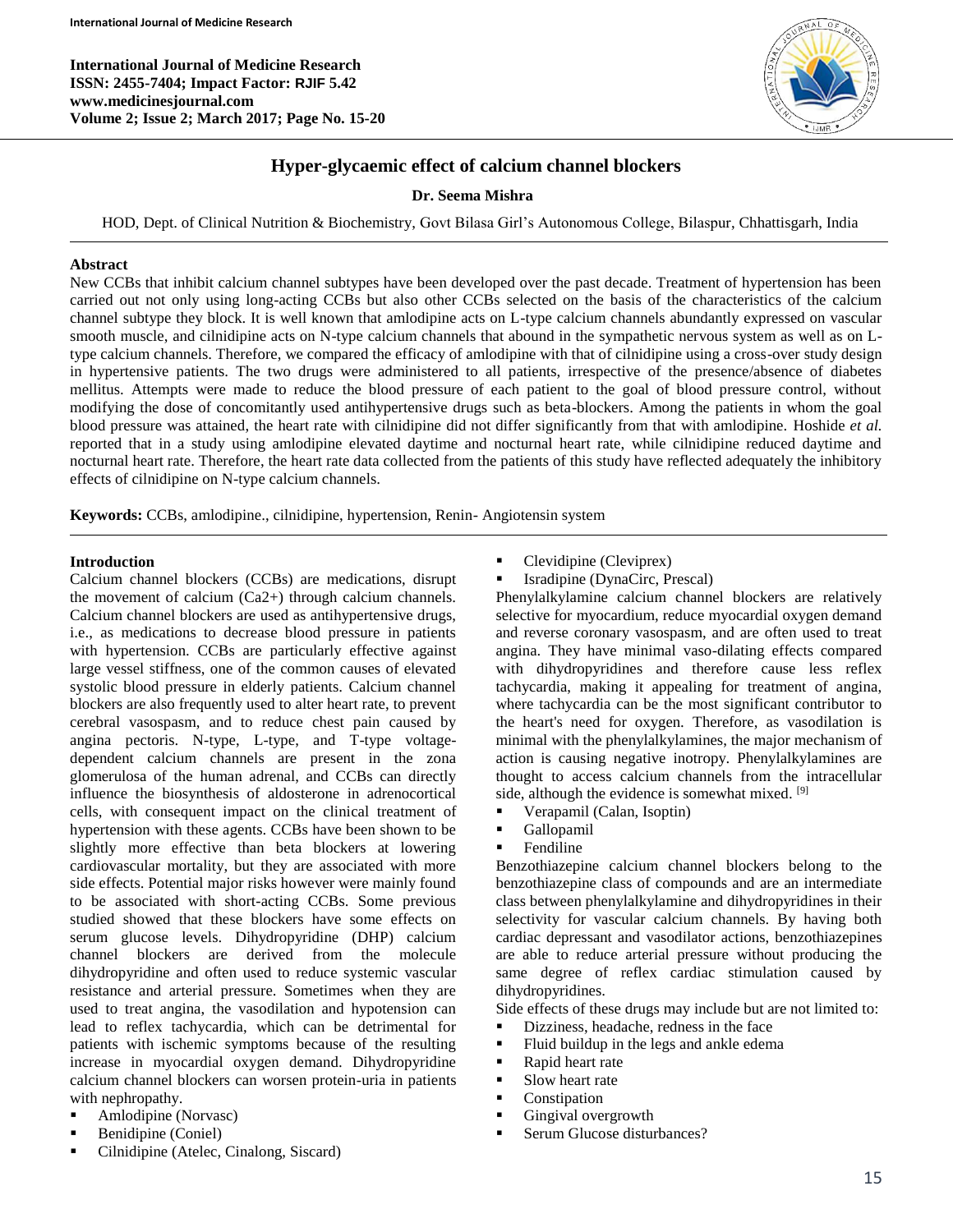In the body's tissues, the concentration of calcium ion  $(Ca2+)$ , outside of cells is normally about 10000-fold higher than the concentration inside of cells. Embedded in the membrane of some cells are calcium channels. When these cells receive a certain signal, the channels open, letting calcium rush into the cell. The resulting increase in intracellular calcium has different effects in different types of cells. Calcium channel blockers prevent or reduce the opening of these channels and thereby reduce these effects. Several types of calcium channels occur, with a number of classes of blockers, but almost all of them preferentially or exclusively block the Ltype voltage-gated calcium channel. Voltage-dependent calcium channels are responsible for excitation-contraction coupling of skeletal, smooth, and cardiac muscle and for regulating aldosterone and cortisol secretion in endocrine cells of the adrenal cortex. In the heart, they are also involved in the conduction of the pacemaker signals. CCBs used as medications primarily have four effects:

- By acting on vascular smooth muscle, they reduce contraction of the arteries and cause an increase in arterial diameter, a phenomenon called vasodilation (CCBs do not work on venous smooth muscle).
- By acting on cardiac muscles (myocardium), they reduce the force of contraction of the heart.
- By slowing down the conduction of electrical activity within the heart, they slow down the heart beat.
- By blocking the calcium signal on adrenal cortex cells, they directly reduce aldosterone production, which corroborates to lower blood pressure.

Since blood pressure is in intimate feedback with cardiac output and peripheral resistance, with relatively low blood pressure, the after load on the heart decreases; this decreases how hard the heart must work to eject blood into the aorta, so the amount of oxygen required by the heart decreases accordingly. This can help ameliorate symptoms of ischaemic heart disease such as angina pectoris. Reducing the force of contraction of the myocardium is known as the negative inotropic effect of calcium channel blockers. Slowing down the conduction of electrical activity within the heart, by blocking the calcium channel during the plateau phase of the action potential of the heart (see: cardiac action potential), results in a negative chronotropic effect, or a lowering of heart rate. This can increase the potential for heart block. The negative chronotropic effects of CCBs make them a commonly used class of agents in individuals with atrial fibrillation or flutter in whom control of the heart rate is generally a goal. Negative chronotropy can be beneficial when treating a variety of disease processes because lower heart rates represent lower cardiac oxygen requirements. Elevated heart rate can result in significantly higher "cardiac work", which can result in symptoms of angina. The class of CCBs known as dihydropyridines mainly affect arterial vascular smooth muscle and lower blood pressure by causing vasodilation. The phenylalkylamine class of CCBs mainly affect the cells of the heart and have negative inotropic and negative chronotropic effects. The benzothiazepine class of CCBs combine effects of the other two classes. Because of the negative inotropic effects, the nondihydropyridine calcium channel blockers should be avoided in individuals with cardiomyopathy.

## **Etiopathology**

Various theories about the mechanisms of antihypertensiveinduced glycemic defects have been postulated. Few of these theories have been confirmed and some are conflicting. In general, postulated mechanisms can be classified into four categories: effects on peripheral blood flow, effects on the insulin receptor, effects on the liver and effects on insulin release. Improved peripheral blood flow to skeletal muscles is thought to facilitate glucose disposal to the tissues. In this way, medications such as alpha-blockers, which promote peripheral vasodilation, may improve insulin sensitivity and glucose uptake. Through the same mechanism, ACEIs or ARBs may improve insulin sensitivity by reducing angiotensin II-mediated vasoconstriction and/or increasing vasodilators such as bradykinin, prostaglandins or nitric oxide. Conversely, medications that reduce peripheral blood flow could direct blood away from sites of glucose uptake, reducing glucose disposal. Nonselective beta-blockers limit peripheral blood flow by reducing cardiac output, a beta-1 mediated effect, and preventing peripheral vasodilation, a beta-2-mediated effect. Beta-blockers with intrinsic sympathomimetic activity are less likely than nonselective agents to reduce peripheral blood flow because of neutral or stimulatory effects on beta-2 receptors. Therefore, these agents may have a reduced impact on glucose disposal and insulin sensitivity compared with nonselective beta-blockers. Cardioselective beta-blockers are also less likely to reduce peripheral blood flow than nonselective agents; however, cardioselective beta-blockers still exhibit some glycemic adverse effects. In support of the blood flow hypothesis is the observation that reduced capillary density in skeletal muscle places individuals at a greater risk for beta-blocker-induced glycemic effects.

Insulin sensitivity may also be altered through effects on the insulin receptor or downstream signalling. Although few studies have directly examined changes to the insulin receptor, it appears that some antihypertensive agents may modify its activity. Hypokalemia has been linked to reduced insulin-receptor sensitivity, but this theory has not been consistently supported. Various antihypertensive agents could alter glucose transport proteins (GLUT 1 and GLUT 4), tyrosine kinase activity, or insulin receptor binding affinity. However, more information is needed to evaluate these effects. Two other potential sources of altered glucose control include hepatic insulin resistance and impaired insulin release. It has been suggested that thiazide diuretics promote hepatic insulin resistance, resulting in continued hepatic glucose production despite rising serum glucose or insulin levels. Although this effect has been observed with high-dose thiazide diuretics, it is less apparent with lower doses (12.5 mg to 25 mg of hydrochlorothiazide daily) used in current practice. Inhibition of insulin release can lead to hyperglycemia, and beta-blockers have long been considered to inhibit insulin release through pancreatic beta-receptor blockade. Similarly, diuretic therapy has also been associated with impaired insulin release through depletion of serum potassium. However, because insulin levels are higher than normal in most patients with diabetes, this mechanism is unlikely to be of major importance.

Hypertension is associated with impaired glucose tolerance and insulin resistance, resulting in the development of DM in hypertensive patients. If hypertension and DM coexist, the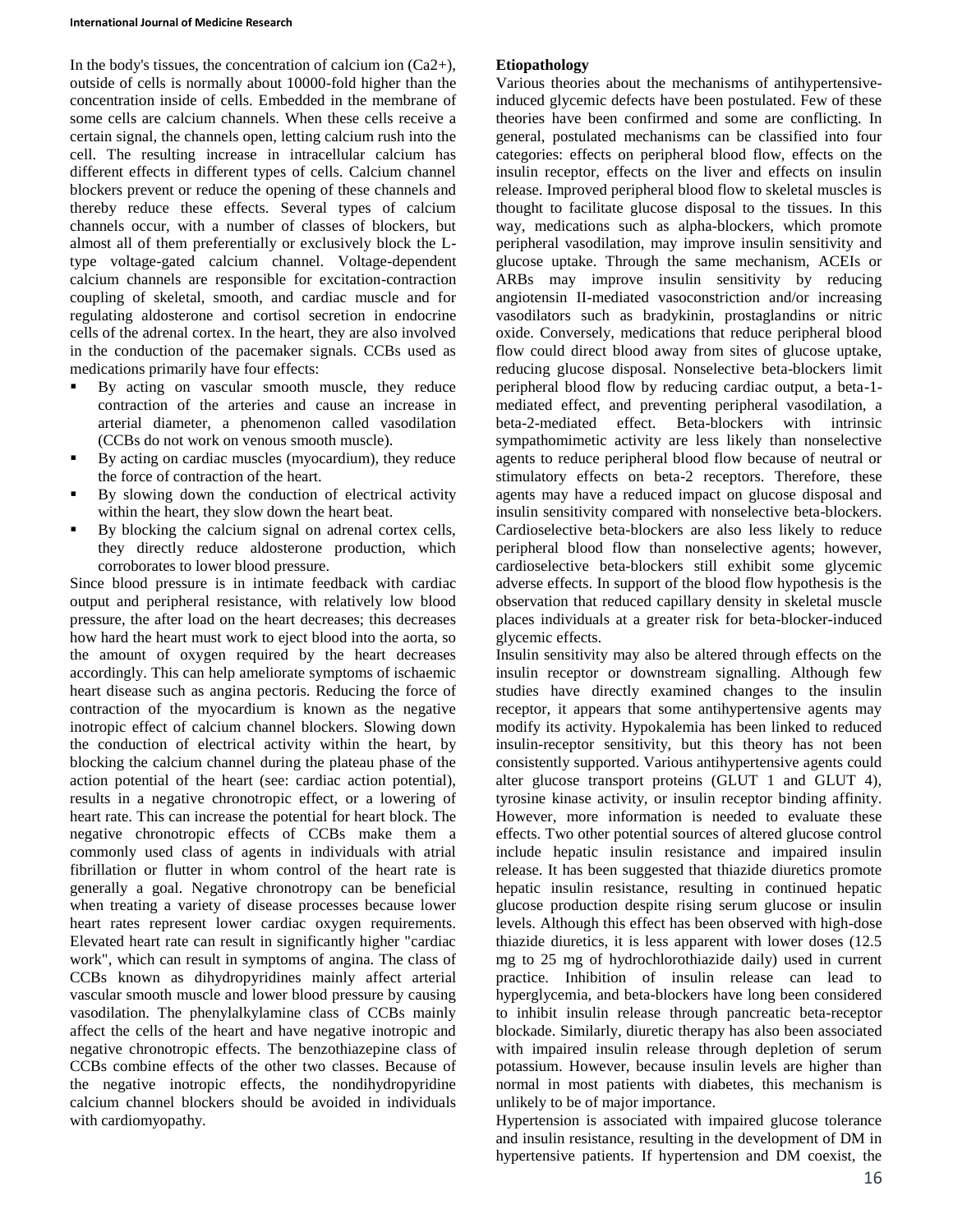risk of cardiovascular disease increases by 2- to 3-fold. Therefore, medications for preventing new-onset of DM as well as for treatment of hypertension are important in nondiabetic patients with hypertension. A recent meta-analysis demonstrated the association between types of antihypertensive agents and incidence of new-onset of DM. The findings suggested that the association between antihypertensive agents and incident of DM was lowest for angiotensin-converting-enzyme (ACE) inhibitors and angiotensin-receptor blockers (ARBs). However, the antidiabetic effect of calcium channel blockers (CCBs) is unclear. It was shown that strict blood glucose control and antihypertensive therapy significantly reduced the incidence of myocardial infarction, sudden death, and cerebral infarction as well as deaths related to these diseases in UKPDS36. Also a sub-analysis of UKPDS38 and HOT studies showed that strict blood pressure control reduced the incidence of cardiovascular disease in patients with both<br>diabetes and hypertension. Thus, the goals of diabetes and hypertension. Thus, the goals of antihypertensive therapy in diabetics with hypertension have been proposed. According to the latest guidelines (ADA2004, JNC-VII, ESH/ESC2007, and JSH2009), the common goal of antihypertensive therapy is to attain a blood pressure of <130/80 mmHg. Currently, dihydropyridine calcium channel blockers (CCBs) are the most frequently used antihypertensive drugs. Because CCBs primarily inhibit Ltype calcium channels and thus reduce blood pressure, they stimulate sympathetic nerve activity, leading to a reflective increase of heart rate. Such effects are observed not only with short-acting CCBs but also with long-acting CCBs. Over the past decade, a new type of CCBs, which can inhibit not only L-type calcium channels but also N- or T-type calcium channels, have been developed and used increasingly more frequently for hypertension treatment. In light of the worldwide epidemics of diabetes and hypertension, explorations of the effect of antihypertensive drugs on the incidence of diabetes are of clinical importance. Moreover, they are crucial in the areas of public health, since a modest increase in the risk of diabetes translates into a substantial social burden. These circumstances prompted us to investigate, with greater precision, the effects of CCBs on diabetes prevention by scrutinizing pertinent up-to-date original reports and combining their data in an attempt to obtain meaningful clues for an evaluation of the potential benefits of CCBs.

# **Hypothesis**

Based on some previous studies based the effect of Calcium Channel blockers on serum Glucose levels, we designed a research to assess the effect of Ca channel blockers on serum Glucose levels.

# **Study Time**

November 2016-February 2017 (14 weeks)

## **Participants**

33 subjects using Ca channel blockers as hypertension correction agents, who have no evidence of Diabetes

33 subjects who have Hypertension, using Ca channel blockers as Blood pressure controlling agent, these subjects have frank diabetes also.

Two Calcium channel blockers were using by the both group of subjects – amlodipine and azelnidipine

Azelnidipine dose administered was 16 mg /day and amlodipine dose was 5 mg /day.

# **Oral glucose tolerance test**

(Glucose Feeding)- All the subjects of both the groups were given 100 gms glucose and after 2-3 Hours the serum and urine samples were analyzed for glucose.

# **Biochemical Estimations Done**

- The demographic data of all the Non Diabetics and Diabetics were collected.
- To access the effect of Ca Channel Blockers estimation of Serum Calcium was done by OCPC (Ortho-Cresolphthalein Complexone) method by using the kit of "Lab Care" in auto analyzer, model no-Star 21 Plus. 1 ml vial of reagent was mixed with 0.5 ml serum. The calcium in the patient serum/plasma reacts with OCPC to form a purple colored complex. The intensity of the color is directly proportional to the concentration of calcium in the sample. The concentration is measured colorimetrically at a wavelength of 578nm (550 – 590nm) and compared with that of a standard.
- C–reactive protein is indicator of inner damage and inflammation in chronic hypertensive stage. C-reactive protein was assessed by using kit of Span Diagnostics, reagent kit, Surat [code 25934] used for in vitro detection of C - reactive protein (CRP) in human sera in autoanalyser by agglutination method.50 micro ml serum was mixed with 1 ml reagent, clumping was indication of positive test.
- Hemoglobin gm % values was assessed by using Hemoglobinometer, to access the general health condition of the participants. also other parameters were assessed by using by using 5 Part Hematology Analyser, BC-5000 of Minray company.
- The HbA1c values for all participants were estimated, as higher Serum Glucose is strong etiological factor for diabetes.
- Those blood samples, which were found positive for Creactive protein were sent to Ranbaxy Lab, Bombay via local sample collecting centre and were again qualitatively analysed. About 11 samples were sent outside, we analysed remaining samples ourselves and compare the results. We also got the same trend of serum values. The results were compared with the normal serum values. Qualitative and semi quantitative rapid latex slide test was used. We used kit of Span diagnostics, mixed 50 micro ml serum with 1 drop of reagent and within 6 seconds the result was read.
- As Serum Creatine Kinase is bio-indicator of cardiac damage-so quaitative analysis of this enzyme is done to assess the severity of the cardiac damage. For analysis Kit of Tecko Diagnosis was used, for assessment kinetic method was adopted. Sample value of 50 micro ml serum was mixed with reconstituted reagent with buffer, at 37 Ç, and the absorbance was read at 340nm, the time interval was 30 seconds.
- Estimation of lipid profile- Chema Diagnostica Qualigens fine chemicals A division of Glaxo India Ltd.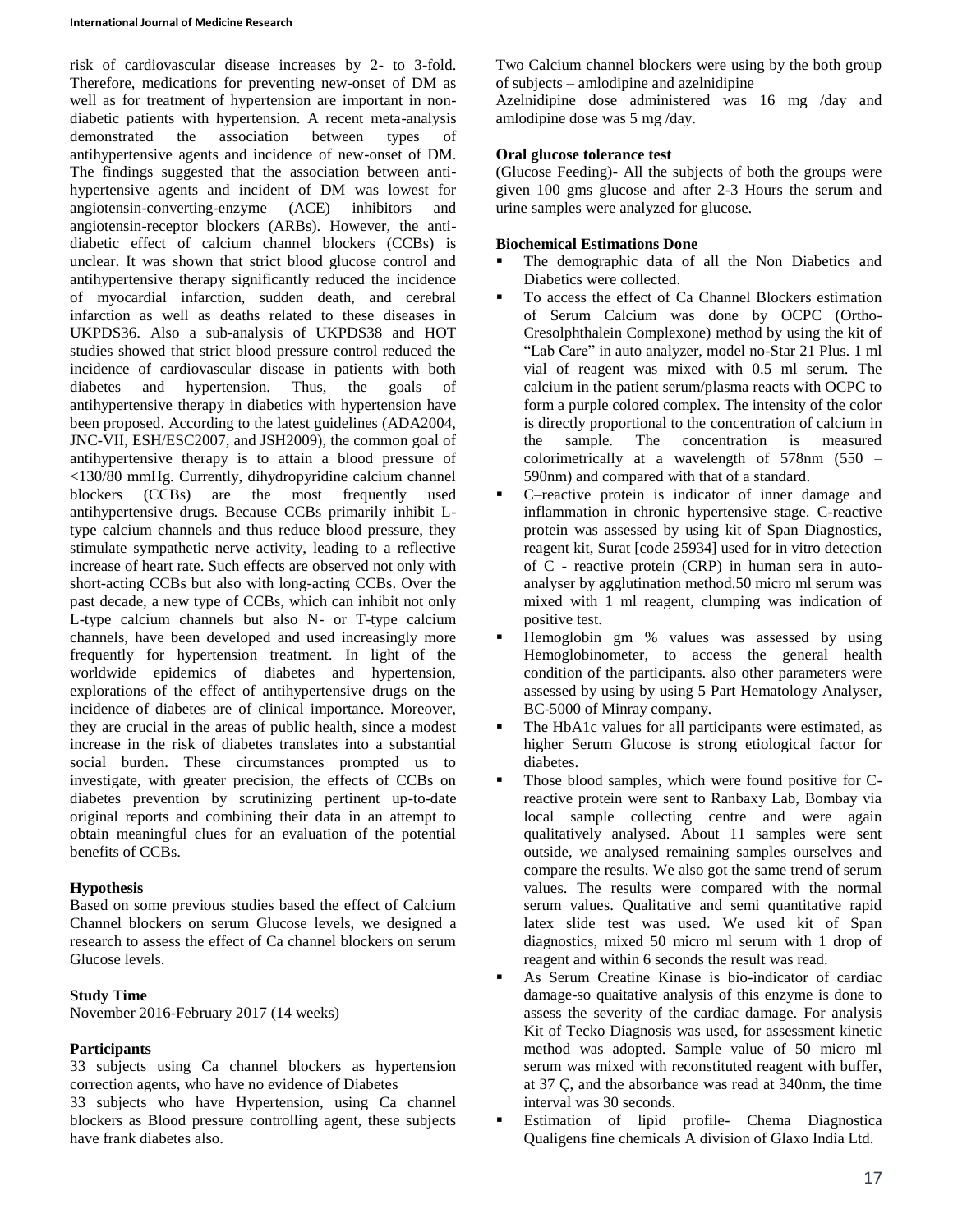# **2. Span diagnostic limited, Surat, India**

- a. Cholesterol Estimation Kit (one step method of Wybenga and Plleggi) (Catalog No. – 25924)
- b. HDL Estimation Kit (One step method of Wybenga and Plleggi) (Catalog No.–25924)
- c. Triglyceride Estimation Kit (Enzymatic colorimetric method GPO–PAP liquid stable single regent) (Catalog No. 77034 (6×250 ml)).
- The intervention dosage for Azelnidipine dose administered was 12 mg /day and amlodipine dose was 6 mg /day in an average as prescribed by physicians
- Analyzing serum C- Peptide levels. Measuring C-peptide can help to access the effect of administered hypotensive agents on Insulin status in the body, because some studies said that these Ca channel blockers have effect of Insulin status. C-peptide is indirect estimation of Insulin, as this molecule binds two molecules of Insulin, by Akita Abay method the estimation of C-peptide was done.
- Oral Blood Glucose Testing- the al subjects and controls were given 100 gms of glucose (Glucose Loading) and after 3 hours of incubation, their serum glucose level was assessed to know the glucose managing capacity of the

persons.

- Heart rate was assessed by counting pulse, because due to pulsus paradoxus in High BP, measuring heart rate is important.
- The Blood tests were done to assess the serum level of the following enzymes-
- **Troponin T.**
- Troponin I.
- Myoglobin.
- $\blacksquare$  Creatine phosphokinase (CK).
- Lactic dehydrogenase (LDH).
- Aspartate aminotransferase (AST)

These cardiac Biomarkers (cardiac enzymes) were estimated by using Biochemical autoanalyser Star 201, by using kits of Span Diagnostics.

- Platelet count was done, because in chronic use of hpotensives precipitates diminution of platelet factors specially Platelet I & III the count decreases.
- Blood Pressure –The periodic estimation of all the participants was estimated by Auscultatory method.

#### **Observations**

| <b>Male/female</b>                  | 19/14 (Non diabetics) 16/17 (Diabetics)                   |  |
|-------------------------------------|-----------------------------------------------------------|--|
| Age, years                          | $43 + 15$                                                 |  |
| Body mass index, kg/m 2             | $25.2 + 3.8$                                              |  |
| Impaired glucose tolerance (%)      | 11 (Non diabetics) 16 (Diabetics)                         |  |
| Dyslipidemia (%)                    | 9 (Non diabetics) 13 (Diabetics)                          |  |
| Serum Ca mg %                       | 6.9 (Non diabetics 6.3 (Diabetics)                        |  |
| Current smoker (%)                  | 13 (Non diabetics) 8 (Diabetics)                          |  |
| History of CHD (%)                  | 3(Non diabetics) 5 (Diabetics)                            |  |
| Hemoglobin gm %                     | $9.5 \pm 3.1$ (Non diabetics) (Diabetics (10.2 $\pm$ 1.1) |  |
| Fasting blood sugar, mg/dL          | 99 ± 3(Non diabetics) $116 \pm 9$ (Diabetics)             |  |
| Serum Glucose after Glucose loading | $106.9 \pm 4.2$ (Non diabetics) $162 \pm 9$ (Diabetics)   |  |
| <b>Blood Pressure</b>               | 161/97 (Non diabetics) 166/99 (Diabetics)                 |  |
| <b>Heart Rate</b>                   | 66 (Non diabetics) 71 (Diabetics)                         |  |
| Platelet count                      | 44,000 (Non diabetics) 464000 (Diabetics)                 |  |

**Table 2:** Comparison of blood pressure and heart rate between treatment with azelnidipine and amlodipine

| <b>Blood Pressure</b> | <b>Baseline</b> | Total $=33$           |                     |  |
|-----------------------|-----------------|-----------------------|---------------------|--|
|                       |                 | Azelnidipine $N = 16$ | Amlodipine $N = 17$ |  |
| $SBP$ (mmHg)          | $121.3 \pm 9.5$ | $121.4 \pm 11.5$      | $131.3 \pm 9.6$     |  |
| $DBP$ ( $mmHg$ )      | $73.1 \pm 9.6$  | $68.4 \pm 6.2$        | $72.1 \pm 9.1$      |  |
| Heart rate            | $66.9 \pm 3.9$  | $63.3 \pm 7.1$        | $62.1 \pm 6.6$      |  |
| $TC$ , mg/dL          | $195 \pm 19$    | $190 + 20$            | $191 + 23$          |  |
| $LDL-C, mg/L$         | $119 \pm 14$    | $115 \pm 21$          | $121 + 11$          |  |
| $HDL-C$ , mg/dL       | $49 + 11$       | $51 + 19$             | $59 + 22$           |  |
| Triglyceride, mg/dL   | $127 \pm 36$    | $116 \pm 59$          | $116 \pm 67$        |  |
| HbA1c. %              | $5.4 \pm 2.3$   | $5.3 + 0.4$           | $5.3 + 0.1$         |  |

Data are mean ± SD. SBP; systolic blood pressure, DPB; diastolic blood pressure.

**Table 3:** Comparison of 75 g oral glucose tolerance test between treatment with azelnidipine and amlodipine

|                               | <b>Baseline</b> | <b>Azelnidipine</b><br>$N = 16$ | Amlodipine<br>$N = 17$ |
|-------------------------------|-----------------|---------------------------------|------------------------|
| Glucose $0$ , mg/dL           | $97 \pm 2$      | $93 \pm 8$                      | $92 + 3$               |
| Glucose $30$ , mg/dL          | $169 \pm 44$    | $164 + 32$                      | $171 + 22$             |
| Glucose $60$ , mg/dL          | $167 \pm 55$    | $185 \pm 39$                    | $174 + 44$             |
| Glucose 120, mg/dL            | $128 + 22$      | $128 \pm 33$                    | $143 \pm 32$           |
| $\mathbb{R}$ and $\mathbb{R}$ |                 |                                 |                        |

Data are mean ± SD.

#### **Discussion**

The adverse impact of new-onset DM in treated patients with essential hypertension is well established. It is well known that renin-angiotensin system-related agents such as ACE inhibitors and ARBs have potential for preventing new-onset of DM [7, 20]. However, the effect of CCBs on glucose tolerance and insulin sensitivity has not been clearly elucidated, particularly in the clinical setting. The present study demonstrated that azelnidipine administration rather than amlodipine administration significantly ameliorated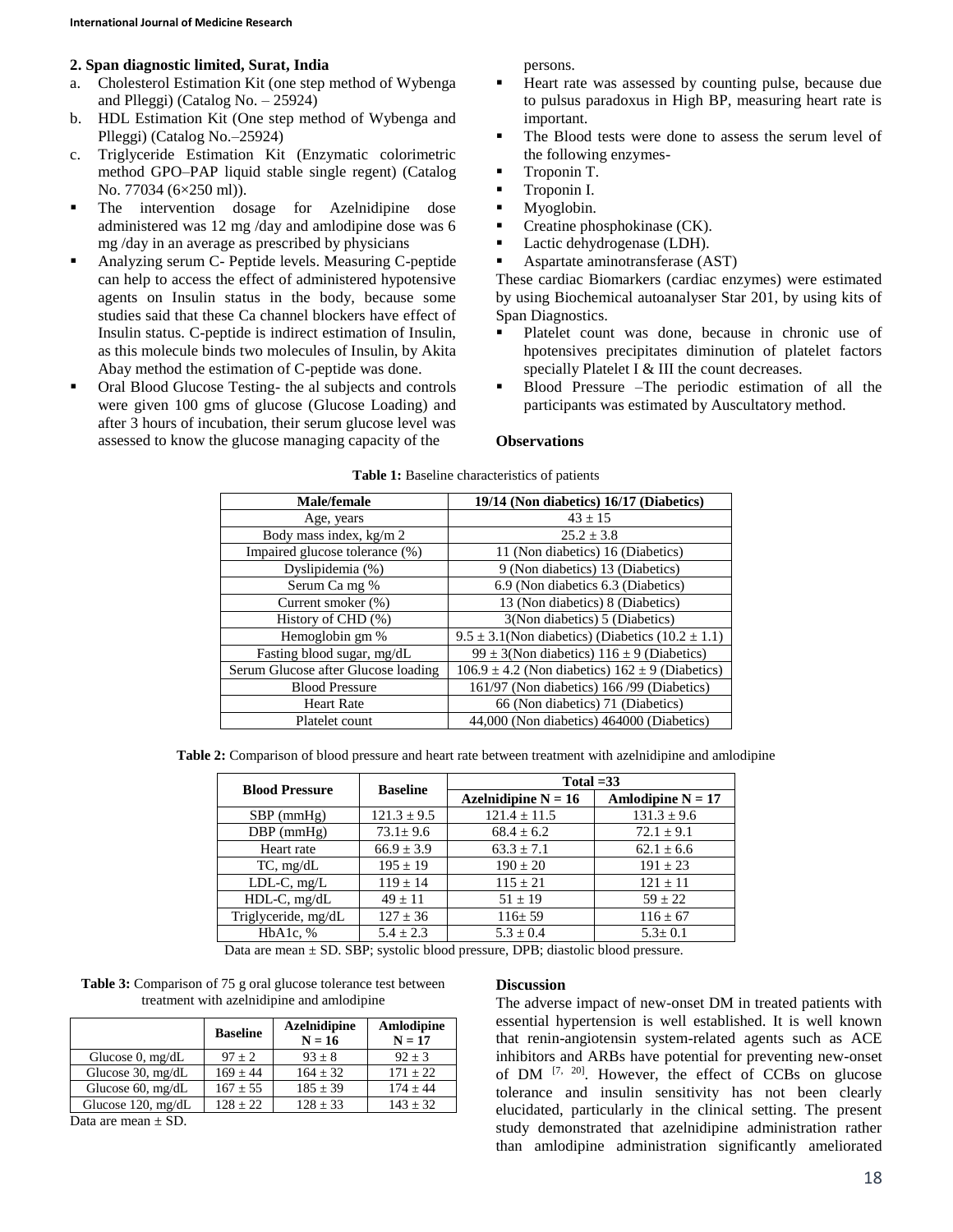glucose intolerance and the inflammatory state in nondiabetic patients with essential hypertension. In addition, the number of circulating HPCs was significantly higher after azelnidipine administration than those after amlodipine administration. This study is, to the best our knowledge, a first report that demonstrates the beneficial effects of azelnidipine on glucose tolerance and insulin sensitivity in non-diabetic patients with essential hypertension. Increased heart rate is a sign of the increased sympathetic activity. Increased heart rate is associated not only with multiple coronary risk factors, but also morbidity and mortality of cardiovascular diseases. Indeed, enhanced sympathetic tone could cause insulin resistance by β-adrenergic stimulation. It has been reported that dihydropiridine CCBs, even third generation CCB, such as amlodipine, increase plasma norepinephrine levels and the ambulatory heart rate. However, azelnidipine has been reported to prevent an increase in heart rate by inhibition of the sympathetic nerve center, rostral ventrolateral medulla. After azelnidipine administration, the heart rate was significantly reduced and was significantly lower than that after amlodipine administration in the present study. Therefore, the antisympathetic nervous system effect of azelnidipine may contribute to a favorable effect on glucose tolerance.

## **Conclusions**

These results suggest that azelnidipine treatment may have beneficial effects against glucose intolerance, insulin sensitivity, the inflammatory state, and circulating numbers of progenitor cells in non-diabetic patients with essential hypertension. Further prospective investigations in a large population are required to confirm these findings.

## **References**

- 1. Nishiya D, Enomoto S, Omura T, Matsumoto R, Kusuyama T, Izumi Y. The long-acting Ca2+-channel blocker azelnidipine prevents left ventricular remodeling after myocardial infarction. J Pharmacol Sci. 2007; 103(4):391-397. 10.1254/jphs.FP0061139. View Article Pub Med Google Scholar.
- 2. Nakamura T, Sugaya T, Kawagoe Y, Suzuki T, Ueda Y, Koide H *et al.* Azelnidipine reduces urinary protein excretion and urinary liver-type fatty acid binding protein in patients with hypertensive chronic kidney disease. Am J Med Sci. 2007; 333(6):321-326. 10.1097/MAJ.0b013e318065c254. View Article Pub Med Google Scholar.
- 3. Kojima T, Miyauchi K, Yokoyama T, Yokoyama K, Kurata T, Suwa S *et al.* Azelnidipine and amlodipine anti-coronary atherosclerosis trial in hypertensive patients undergoing coronary intervention by serial volumetric intravascular ultrasound analysis in Juntendo University (ALPS-J). Circ J. 2011; 75(5):1071-1079. 10.1253/circj.CJ-11-0141.View ArticlePubMedGoogle Scholar.
- 4. Yamagishi S, Inagaki Y, Nakamura K, Imaizumi T. Azelnidipine, a newly developed long-acting calcium antagonist, inhibits tumor necrosis factor-alpha-induced interleukin-8 expression in endothelial cells through its anti-oxidative properties. J Cardiovasc Pharmacol. 2004; 43(5):724-730. 10.1097/00005344-200405000-00016. View Article Pub Med Google Scholar.
- 5. Nakamura T, Sato E, Fujiwara N, Kawagoe Y, Koide H, Ueda Y *et al.* Calcium channel blocker inhibition of AGE and RAGE axis limits renal injury in nondiabetic patients with stage I or II chronic kidney disease. Clin Cardiol. 2011; 34(6):372-377. 10.1002/clc.20885. View Article Pub Med Google Scholar.
- 6. Iwai M, Li HS, Chen R, Shiuchi T, Wu L, Min LJ *et al.* Calcium channel blocker azelnidipine reduces glucose intolerance in diabetic mice via different mechanism than angiotensin receptor blocker olmesartan. J Pharmacol Exp Ther. 2006; 319(3):1081-1087. 10.1124/jpet.106.108894. View Article Pub Med Google Scholar.
- 7. Kain V, Kumar S, Puranik AS, Sitasawad SL. Azelnidipine protects myocardium in hyperglycemiainduced cardiac damage. Cardiovasc Diabetol. 2010; 9:82-10. 1186/1475-2840-9-82. Pub Med Central View Article Pub Med Google Scholar.
- 8. Huxley R, Barzi F, Woodward M. Excess risk of fatal coronary heart disease associated with diabetes in men and women: meta-analysis of 37 prospective cohort studies. BMJ. 2006; 332(7533):73-78. 10.1136/bmj.38678.389583.7C. Pub Med Central View Article Pub Med Google Scholar.
- 9. Temelkova-Kurktschiev TS, Koehler C, Henkel E, Leonhardt W, Fuecker K, Hanefeld M. Postchallenge plasma glucose and glycemic spikes are more strongly associated with atherosclerosis than fasting glucose or HbA1 c level. Diabetes Care. 2000; 23(12):1830-1834. 10.2337/diacare.23.12.1830.View Article Pub Med Google Scholar.
- 10. Miyazaki T, Shimada K, Iwama Y, Kume A, Sumiyoshi K, Sato Y *et al.* Insulin response to oral glucose load is associated with coronary artery disease in subjects with normal glucose tolerance. J Atheroscler Thromb. 2008; 15(1):6-12. 10.5551/jat.E515. View Article Pub Med Google Scholar.
- 11. Gress TW, Nieto FJ, Shahar E, Wofford MR, Brancati FL. Hypertension and antihypertensive therapy as risk factors for type 2 diabetes mellitus. Atherosclerosis Risk in Communities Study. N Engl J Med. 2000; 342(13):905-912. 10.1056/NEJM200003303421301. View Article Pub Med Google Scholar.
- 12. Taylor EN, Hu FB, Curhan GC. Antihypertensive medications and the risk of incident type 2 diabetes. Diabetes Care. 2006; 29(5):1065-1070. 10.2337/dc05- 2366. View Article Pub Med Google Scholar.
- 13. Sowers JR, Epstein M, Frohlich ED. Diabetes, hypertension, and cardiovascular disease: an update. Hypertension. 2001; 37(4):1053-1059. View Article Pub Med Google Scholar.
- 14. Elliott WJ, Meyer PM. Incident diabetes in clinical trials of antihypertensive drugs: a network meta-analysis. Lancet. 2007; 369(9557):201-207. 10.1016/S0140- 6736(07)60108-1. View Article Pub Med Google Scholar.
- 15. Yoshinaga K, Iimura O, Abe K, Saruta T, Kurokawa K, Ishii M. A multicenter double-blind comparison study of CS-905 (azelnidipine) with nitrendipine in patients with essential hypertension. Journal of Clinical Therapeutic Medicine. 2000; 16:671-739. Google Scholar.